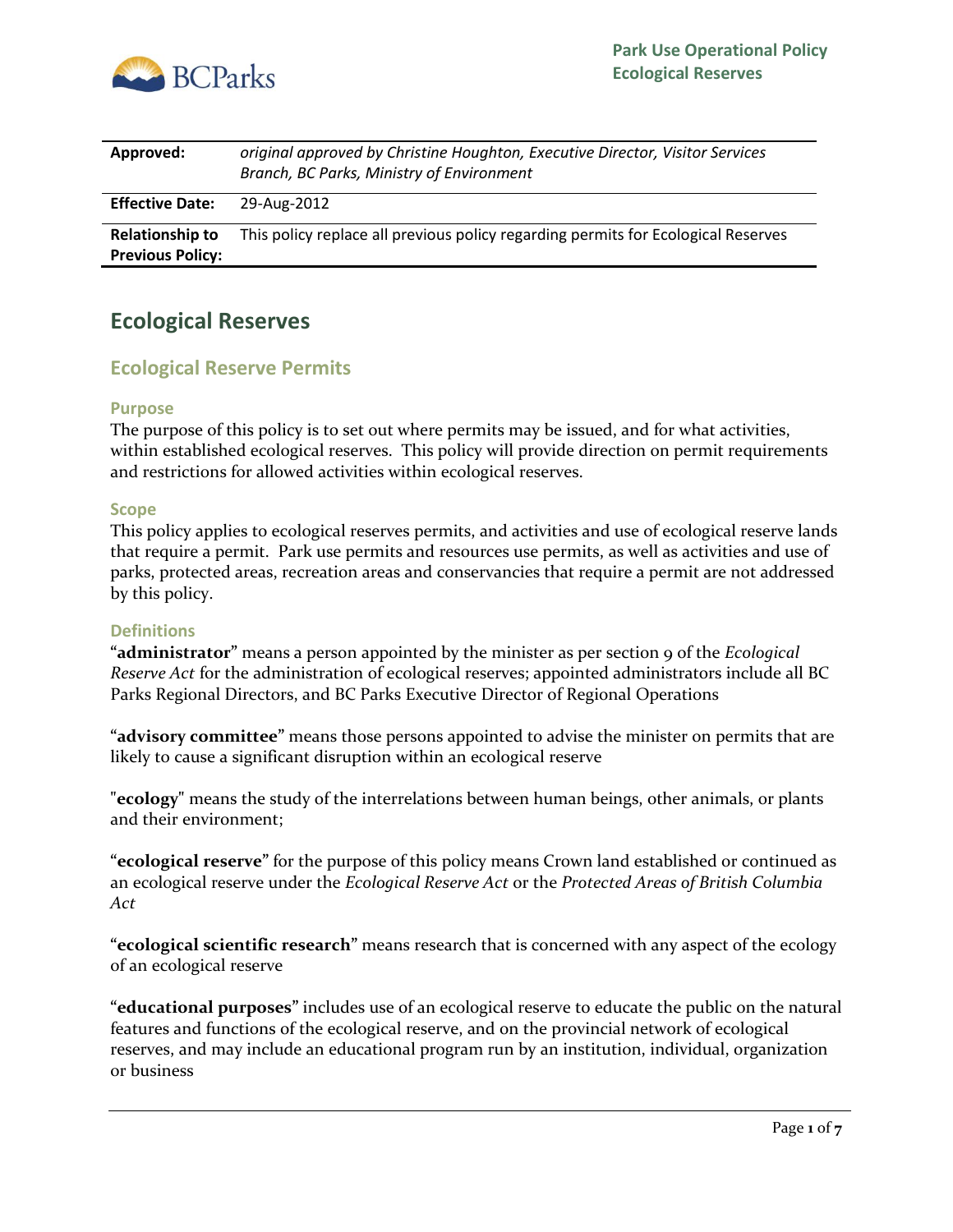**"habitat"** means that kind of place or situation in which a human being, animal or a plant lives

**"park"** for the purpose of this policy means Crown land established or continued as a park, protected area, recreation area, or conservancy under the *Park Act,* the *Protected Areas of British Columbia Act*, or the *Environment and Land Use Act*, and does not include ecological reserves

## **Policy**

### *1.1.1 Activities Authorized Under Ecological Reserve Permit*

Ecological reserve permits can only be issued for ecological scientific research or educational purposes consistent with the purpose for which ecological reserves may be established. Consistent with section 2 of the *Ecological Reserve Act*, ecological research or educational purposes may be permitted where they are for the study of:

- a) productivity and other aspects of the natural environment;
- b) representative examples of natural ecosystems in British Columbia;
- c) recovery of a natural ecosystem that has been modified by human beings;
- d) rare or endangered native plants and animals that are preserved in their natural habitat; or
- e) unique and rare examples of botanical, zoological or geological phenomena.

Proposed research that is not consistent with the purposes listed under section 2 of the *Ecological Reserve Act* cannot be permitted.

### *1.1.2 Requirement for Ecological Reserve Permit*

Ecological scientific research and educational activities may only take place within an ecological reserve as authorized by a valid ecological reserve permit. Park use permits do not apply within ecological reserves and do not authorize activities within ecological reserve boundaries. If there are activities proposed that will occur both on park land and within an ecological reserve, a park use permit and an ecological reserve permit must be issued separately.

### *1.1.2.1 Access*

Where necessary and incidental to the purpose for which a permit is issued, entry into and access through an ecological reserve may be authorized, and the means of conveyance/transportation specified in the permit. Authorization of motorized vehicles or equipment will only be approved in exceptional circumstances, and requires consultation with the advisory committee as use of motorized vehicles/equipment is considered likely to cause significant disruption within an ecological reserve.

## *1.1.2.2 Conditions included in Permit*

Conditions may be included in the permit to protect the ecological reserve and any other authorized uses from disruption. Collection of plant and animal specimens, soil samples, etc. may be specifically permitted on certain conditions, and collection is only allowed where rights to do so have been included in the permit. Permits may set restrictions on where collections are to be housed (public museums or post-secondary institutions).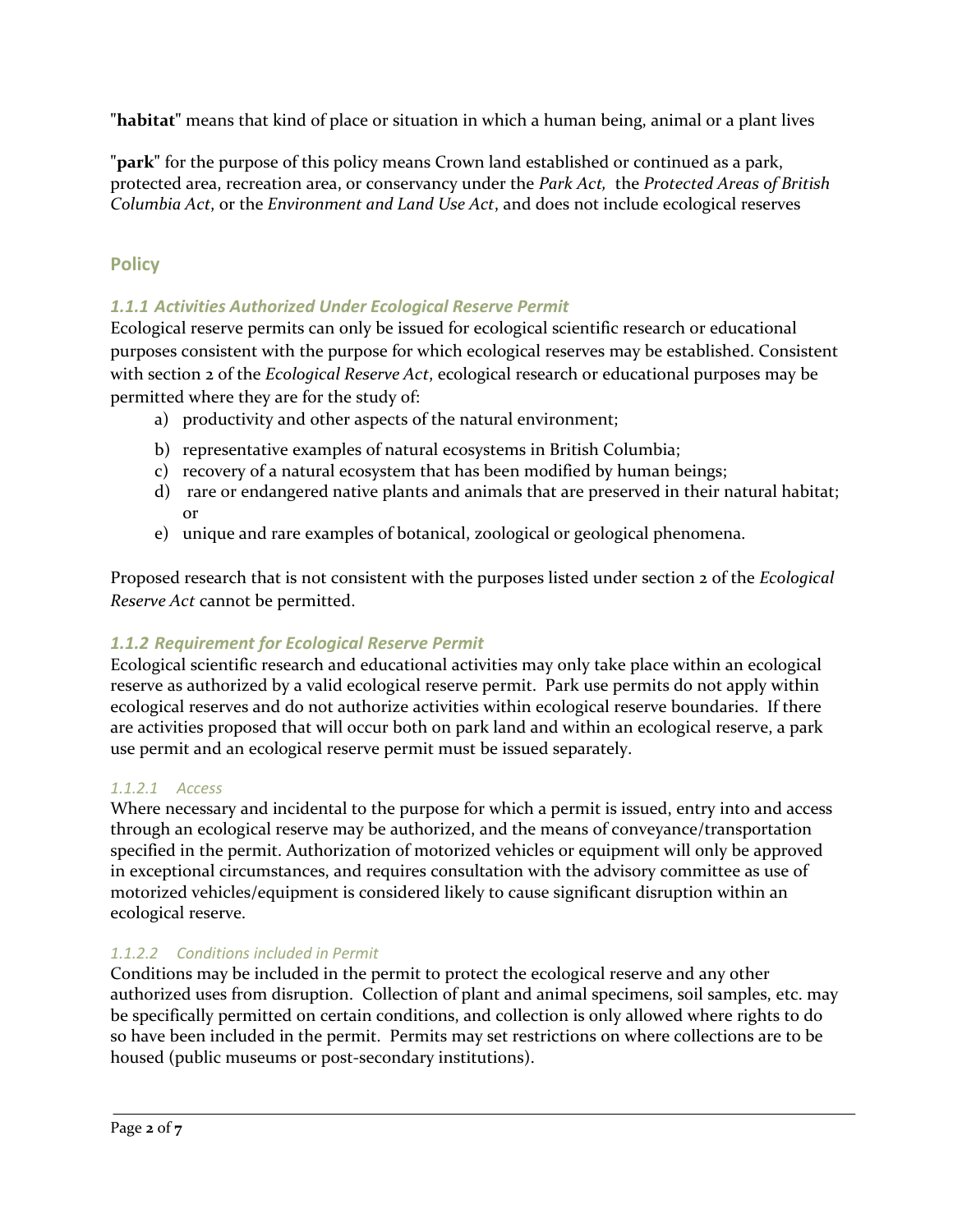

### *1.1.2.3 Introduction of species*

Introduction or re-introduction of a specified species may be permitted if necessary and incidental to the purpose for which a permit is issued; however requires consultation with the advisory committee given species (re) introduction may cause a significant disruption to the ecological reserve.

### *1.1.3 Application for Ecological Reserve Permit*

Applications for ecological reserve permits must be received in writing on the BC Parks Application form (signed and dated) and must contain the following information:

- a) a description of the proposed use;
- b) a description of the areas of land to be affected, with an accompanying map, including UTM coordinates of study areas if applicable;
- c) a description of the means of access to be used;
- d) the duration of the proposed use;
- e) the ecological impact of any activities that will be undertaken within the reserve under the permit;
- f) the number of individuals that will be entering the reserve under the permit and, where possible, their names; and
- g) the name of the individual who will direct the proposed research or educational program.

#### *1.1.3.1 Eligibility*

Applicants for ecological reserve permits must be:

- 19 years of age or older; or
- Corporations which are incorporated or registered in British Columbia (under the *Business Corporations Act* (BC)- applicants not registered to do business within BC will be informed at the time of permit validation that it is their responsibility to register with the Province); or
- Registered partnerships, cooperatives, and non-profit societies (a society incorporated under the *Society Act* (BC) which are formed under the relevant provincial statutes; or
- Educational Institutions; or
- First Nations peoples applying through band corporations or Indian Bands and Tribal Councils (Band or Tribal Councils require a Band Council Resolution a) authorizing the council to enter into the permit, and b) giving the signatories of the permit document the ability to sign on behalf of the Band); or
- Municipalities, regional districts, other government entities, and associations.

#### *1.1.3.2 Review of Applications*

All applications will be received and then either approved or denied after review. The adjudication period for all permit applications will be 60 days from time of receipt of application. If there are expected delays in adjudication, due to the complexity of the application and/or management required for the specific ecological reserve, BC Parks will notify the applicant.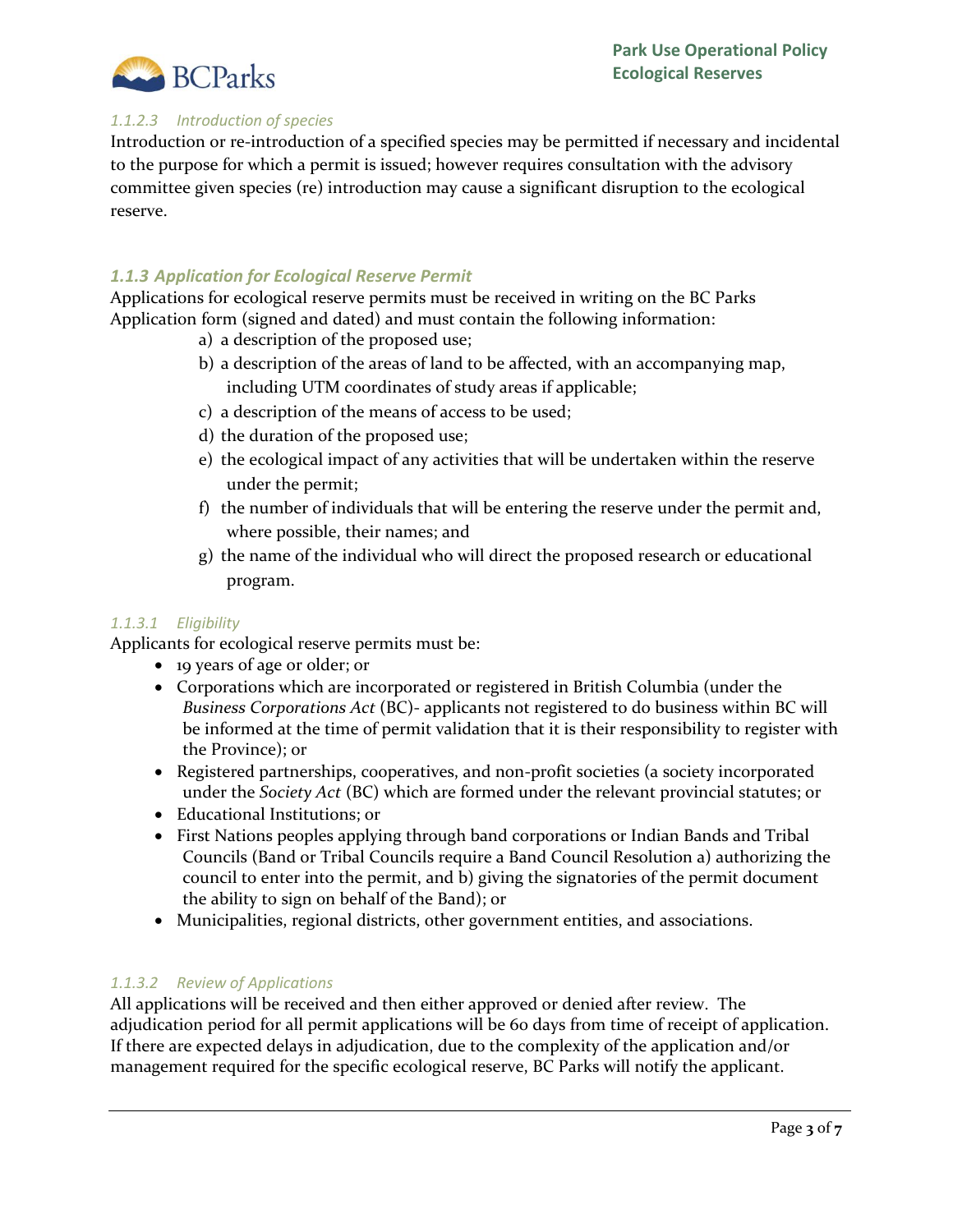### *1.1.3.3 Criteria for Review*

- All applications will be reviewed to determine whether, in the opinion of BC Parks, the requested activity is compatible with the identified management objectives for the ecological reserve(s) involved in the proposal.
- Proposed research activities must demonstrate that they will contribute to the scientific knowledge of the ecological reserve.
- Applications are subject to consultation with any First Nation whose traditional territory overlaps the ecological reserve, where activities may adversely impact claimed or proven aboriginal rights (including title) or treaty rights, and following agreements in place for consultation.
- All permit applications are subject to review using the BC Parks Impact Assessment Policy.
	- o Research activities that are determined likely to cause significant disruption will require consultation with the advisory committee.
	- o Proposed educational use that is likely to cause significant disruption will not be permitted.

### *1.1.4 Role of the Advisory Committee*

The advisory committee will be consulted for any permit application where the proposed research activity or educational use is likely to cause any significant disruption within the ecological reserve. The advisory committee will consist of the Manager of Conservation and Land Acquisition, the Parks and Protected Areas Section Head responsible for the jurisdiction in which the ecological reserve is located, and the Protected Area Ecologist noted in the designation letter.

After reviewing the application the advisory committee should come to a consensus on their recommendations, which will be submitted to the administrator in writing. Where the advisory committee is unable to reach a consensus the advice to the administrator will state opinions and reason for dissent. Recommendations of the advisory committee will be included for record on the permit file. Where the administrator makes a decision contrary to the recommendation provided by the advisory committee, a detailed rationale regarding the decision will be included with the permit file.

#### *1.1.4.1 Determination of Significant Disruption*

Use of motorized vehicles and equipment, and introduction of species, are likely to cause significant disruption of an ecological reserve, as set out in sections 1.2.1 and 1.2.3 of this policy. In all other cases determination of whether a proposed activity will be likely to cause significant disruption will be based on the results of the Impact Assessment conducted using BC Parks Impact Assessment Process. Any impacts that proceed beyond Level 1 as determined through the Impact Assessment Process will be considered likely to cause significant disruption, and will require consultation with the advisory committee prior to a decision on whether to issue the permit.

#### *1.1.4.2 Criteria for Evaluation*

The advisory committee will evaluate individual permit applications based on whether:

- the research activity is acceptable within the specific ecological reserve;
- the disruption is necessary to carry out the research;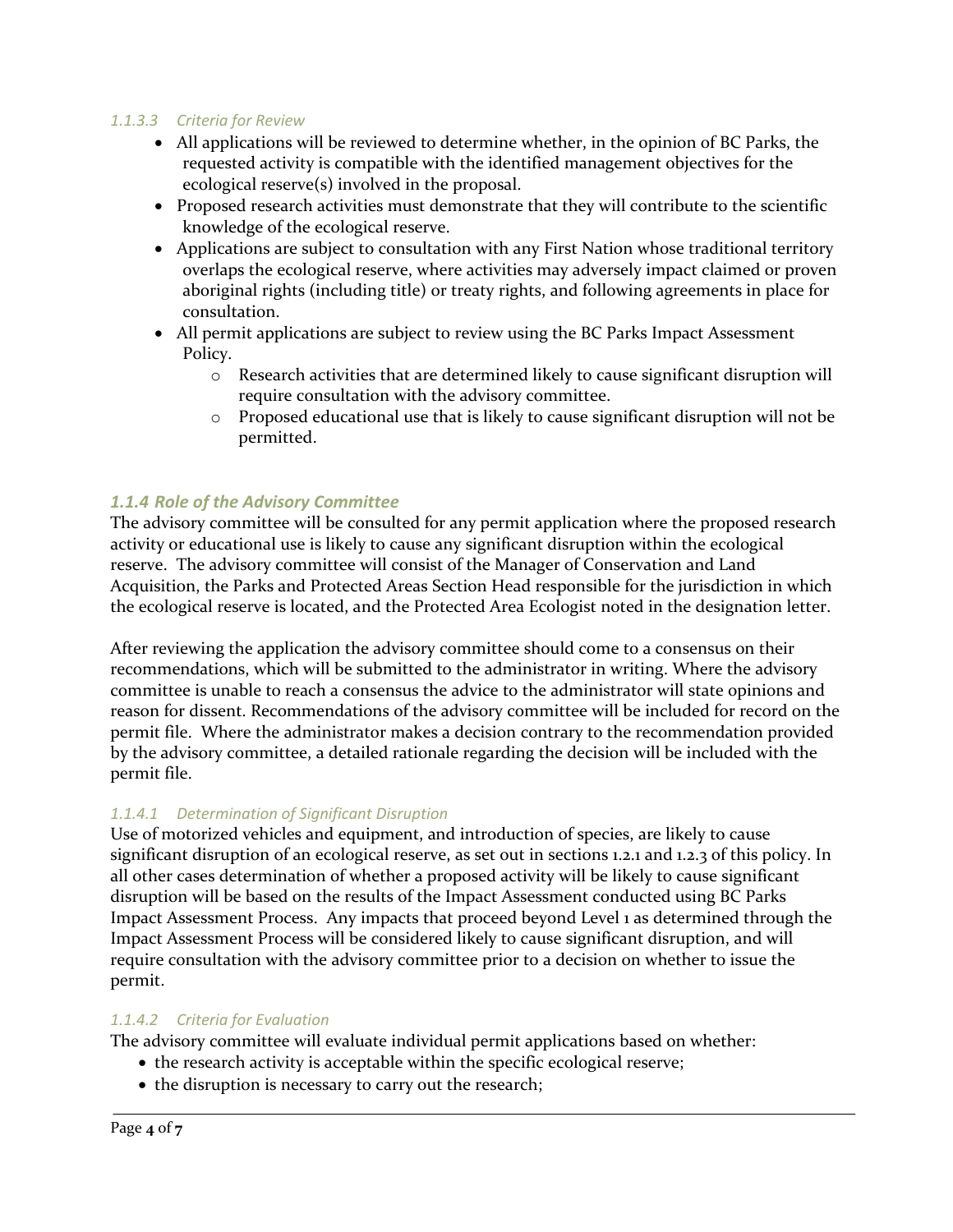

• it is necessary for the research to be located within the ecological reserve (options for relocation); and

the level of disruption is acceptable given the benefit to the ecological reserve from the research.

### *1.1.5 Compliance with Other Legislation*

An ecological reserve permit authorizes use and occupancy of land within an ecological reserve for purposes outlined in the permit. The Permittee is responsible for obtaining any other authorizations required in order to conduct the activity.

### *1.1.6 No Transfer, Sub-license or Assignment of Permit*

An ecological reserve permit will not be transferred, sub-licensed or assigned to another party. Any person wishing to conduct activities within an ecological reserve must apply to the Province for a permit in which rights may be granted to them for use and occupancy of the land.

### *1.1.7 Insurance Requirements*

All permits will be assessed in respect to risk to the Province as a result of the use and/or activity authorized in an ecological reserve permit. As part of the review process for a new or renewed permit application, insurance requirements will be assessed to ensure:

- Insurance requirements in the permit are consistent with provincial standards;
- Protection for the Province is provided; and
- There is clear direction regarding whether insurance is required or not, the type of insurance and the appropriate amount of insurance.

The Permittee must obtain and pay for all insurances as required by the permit. The Province, its officers and servants must be added as additional insured under the policy with respect to the Permittee's operations as authorized by the permit and the insurance policy must also contain a cross-liability clause.

#### *1.1.8 Term Length*

Ecological reserve permits must be issued with a finite term length. Permit terms will be defined in years, months or days with a predetermined expiry date, and may be limited to a single entry. Term lengths will be determined by the nature of the activity, and may have a maximum term length of 10 years. Any permit that will be issued for a term greater than the maximum term length will require approval from the Director, Regional Operations Branch.

#### *1.1.9 Expiration*

Expiry of an ecological reserve permit occurs when the 'expiration date' of the permit has been reached. The expiration date will clearly be stated in the permit document. If a Permittee wishes to renew their permit, application to renew must be received prior to the expiration date. Once the expiration date of the permit has passed, if a renewal of the permit has not been requested, a new application for a permit must be made. Issuance of a new permit is at the discretion of BC Parks.

### *1.1.10 Cancellation or Modification of Ecological Reserve Permit*

An ecological reserve permit may be cancelled or modified if it is considered advisable by the administrator for the protection of the ecological reserve or its natural resources. A permit may be cancelled or modified by the administrator by order for reasons including: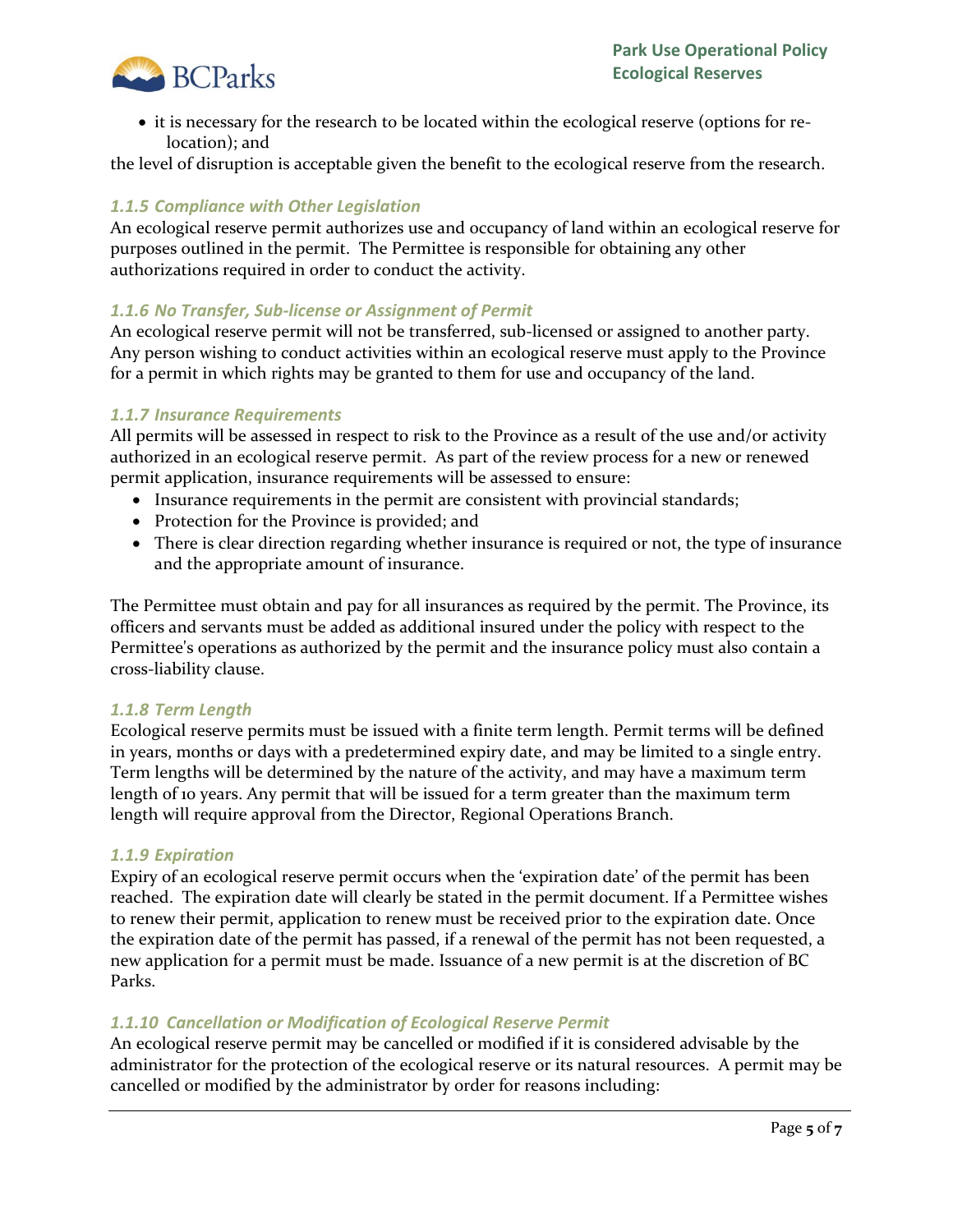- a) conflicts between users;
- b) activities authorized by the permit may cause, or have caused, unauthorized or unanticipated damage to the reserve;
- c) a beneficial use is not being, or has not been, made of the permit;
- d) the terms or conditions of the permit have been broken, or the regulation has been violated by the Permittee;
- e) the Permittee has wilfully misrepresented information; or
- f) the Ecological Reserve is closed by the Province.

The administrator is not required to conduct a hearing before issuing an order to cancel or modify a permit.

### *1.1.10.1 Appeal of Decision to Cancel or Modify a Permit*

Where a permit has been cancelled or modified a Permittee may appeal the order within 30 days of receiving the order, by notifying the minister and the administrator of their intention to appeal. A decision on the appeal will be sent in writing to the Permittee from the administrator.

## *1.1.11 Permits for Educational Purposes*

Permits for educational purposes require submission of an educational program plan. The educational program plan must outline:

- a) the purpose of the program;
- b) how the program will teach participants about the natural features and functions of the ecological reserve; and
- c) how the program will educate participants on the role of the particular ecological reserve(s), both as a separate designation and in the context of the provincial system of ecological reserves and protected areas.

## *1.1.12 Ecological Scientific Research Reports Required*

Where research has been permitted within an ecological reserve under an ecological reserve permit, a report must be submitted within 6 months of completion of the project. Reports are to be submitted to the Permit Authorization Service Bureau (PASB) and must include, at a minimum, the following information (if applicable to the project):

- a) a statement of the methodology used in the research;
- b) an inventory of any plants or animals identified during the research;
- c) geographic coordinates (UTMs) for any unique plants, animals or geological forms;
- d) a description of land forms and soil conditions in the research area; and
- e) a statement of the results obtained and any conclusions or recommendations reached as a result of the research.

Permittees may be required as a term and condition of their permit to submit a copy of other materials produced as part of the overall research project, including journal articles, theses, reports, etc.